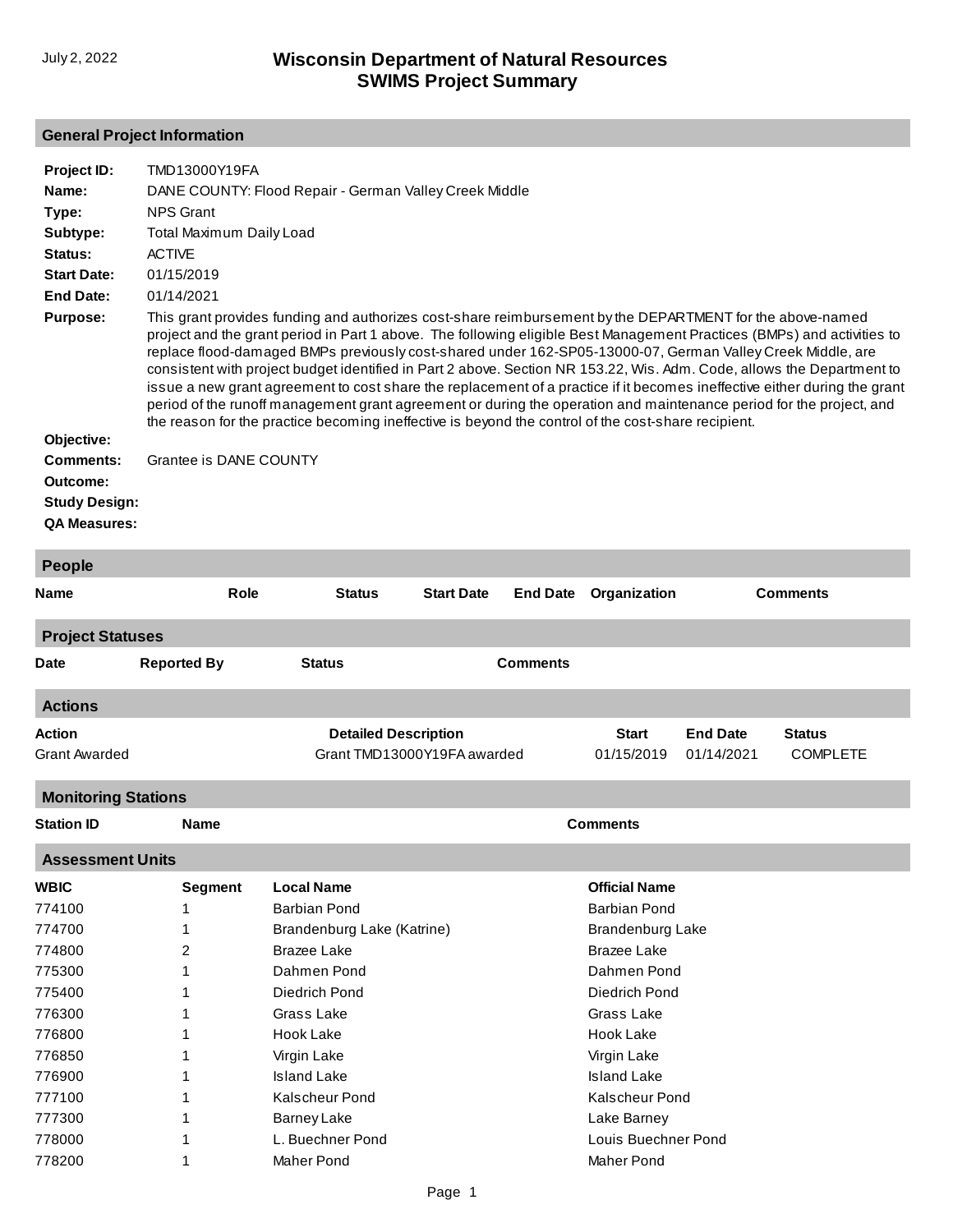| <b>WBIC</b> | Segment | <b>Local Name</b>                           | <b>Official Name</b>   |
|-------------|---------|---------------------------------------------|------------------------|
| 779500      | 1       | Rice Lake                                   | <b>Rice Lake</b>       |
| 780200      | 1       | Springfield                                 | Springfield Pond       |
| 780400      | 1       | <b>Sweet Lake</b>                           | <b>Sweet Lake</b>      |
| 780650      | 1       | Tenney Park Lagoon                          | Tenney Park Lagoon     |
| 780700      | 1       | <b>Unnamed Lake</b>                         | <b>Turtle Lake</b>     |
| 783730      | 1       | <b>Esser Pond</b>                           | <b>Esser Pond</b>      |
| 783740      | 1       | <b>Tiedemans Pond</b>                       | <b>Tiedemans Pond</b>  |
| 783750      | 1       | <b>Stricker Pond</b>                        | <b>Strickers Pond</b>  |
| 783770      | 1       | Un Lake                                     | Unnamed                |
| 783775      | 1       | Un Lake                                     | Unnamed                |
| 786950      | 1       | Local Water                                 | Unnamed                |
| 786965      | 1       | Local Water                                 | Unnamed                |
| 786970      | 1       | Local Water                                 | Unnamed                |
| 786975      | 1       | Local Water                                 | Unnamed                |
| 786980      | 1       | Local Water                                 | Unnamed                |
| 788715      | 1       | Local Water                                 | Unnamed                |
| 788720      | 1       | Local Water                                 | Unnamed                |
| 798300      | 2       | Yahara River                                | Yahara River           |
| 798300      | 3       | Yahara River                                | Yahara River           |
| 798300      | 4       | Yahara R. Badfish Cr To Stoughton           | Yahara River           |
| 798300      | 5       | Yahara, Stoughton To L. Kegonsa             | Yahara River           |
| 798300      | 6       | Yahara River                                | Yahara River           |
| 798300      | 7       | Yahara River                                | Yahara River           |
| 798300      | 8       | Yahara River                                | Yahara River           |
| 798300      | 9       | Yahara Heights Dog Park Beach               | Yahara River           |
| 799500      | 1       | <b>Badfish Creek</b>                        | <b>Badfish Creek</b>   |
| 799500      | 2       | <b>Badfish Creek</b>                        | <b>Badfish Creek</b>   |
| 800100      | 1       | Frog Pond Creek                             | Frog Pond Creek        |
| 800400      | 1       | <b>Bass Lake</b>                            | <b>Bass Lake</b>       |
| 800700      | 1       | Oregon Branch                               | Oregon Br              |
| 800700      | 2       | Oregon Branch                               | Oregon Br              |
| 800800      | 1       | Ditch to the Oregon Branch of Badfish Creek | Unnamed                |
| 800900      | 1       | Grass Lake                                  | Grass Lake             |
| 801000      | 1       | Anthony Branch                              | <b>Rutland Br</b>      |
| 801400      | 1       | <b>Unnamed Stream</b>                       | Unnamed                |
| 801500      | 1       | <b>Unnamed Stream</b>                       | Unnamed                |
| 801800      | 1       | Dunkirk Millpond                            | Unnamed                |
| 802000      | 1       | Stoughton Millpond                          | Stoughton Millpond 429 |
| 802100      | 1       | <b>Unnamed Stream</b>                       | Unnamed                |
| 802300      | 1       | Leuten Creek                                | <b>Leutens Creek</b>   |
| 802300      | 2       | Leuten Creek                                | Leutens Creek          |
| 802400      | 1       | <b>Unnamed Stream</b>                       | Unnamed                |
| 802600      | 1       | Lake Kegonsa                                | Lake Kegonsa           |
| 802600      | 2       | Lake Kegonsa State Park Beach               | Lake Kegonsa           |
| 802700      | 1       | <b>Unnamed Stream</b>                       | Unnamed                |
| 802800      | 1       | Door Creek                                  | Door Creek             |
| 802900      | 1       | Little Door Creek                           | Little Door Creek      |
| 803100      | 1       | Local Water                                 | Unnamed                |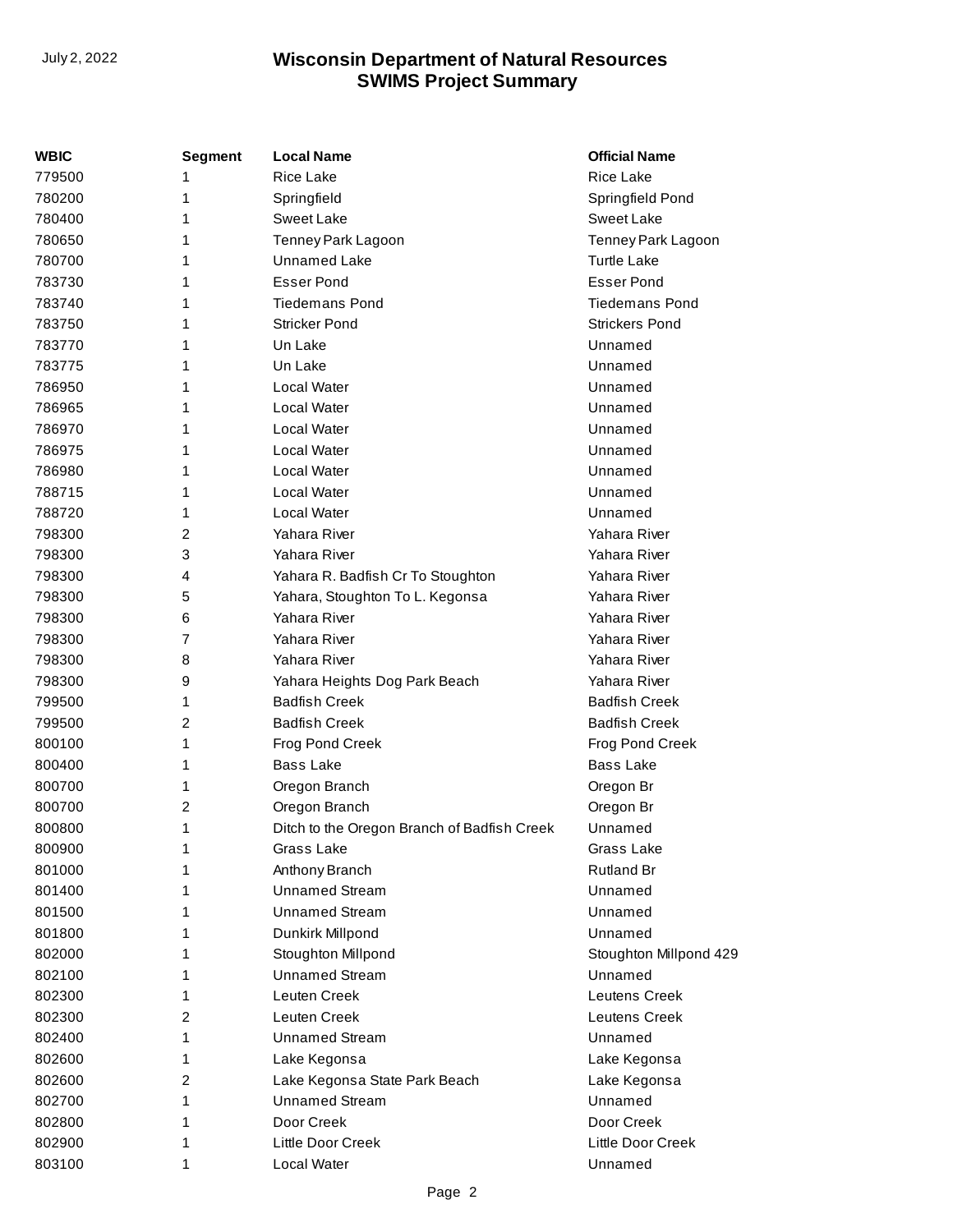| WBIC   | <b>Segment</b> | <b>Local Name</b>                              | <b>Official Name</b>      |
|--------|----------------|------------------------------------------------|---------------------------|
| 803300 | 1              | Unnamed Trib to Lake Kegonsa                   | Unnamed                   |
| 803400 | 1              | Lower Mud Lake                                 | Mud Lake                  |
| 803500 | 1              | Keenan Creek                                   | <b>Keenans Creek</b>      |
| 803500 | 2              | <b>Keenans Creek</b>                           | <b>Keenans Creek</b>      |
| 803700 | 1              | Lake Waubesa                                   | Lake Waubesa              |
| 803700 | $\overline{2}$ | <b>Goodland Park</b>                           | Lake Waubesa              |
| 803700 | 3              | Lake Waubesa - McDaniel Park Beach             | Lake Waubesa              |
| 803800 | 1              | Swan Creek                                     | Swan Creek                |
| 803900 | 1              | Murphys Creek                                  | Murphys Creek             |
| 804000 | 1              | <b>Upper Mud Lake</b>                          | <b>Upper Mud Lake</b>     |
| 804100 | 1              | Unnamed Creek Trib To Upper Mud Lake           | Unnamed                   |
| 804200 | 1              | Nine Springs Creek                             | Nine Springs Creek        |
| 804400 | 1              | Nine Springs Creek                             | Unnamed                   |
| 804600 | 1              | Monona Lake                                    | Lake Monona               |
| 804600 | 2              | Brittingham Beach                              | Lake Monona               |
| 804600 | 3              | <b>Esther Park Beach</b>                       | Lake Monona               |
| 804600 | 5              | <b>Hudson Park Beach</b>                       | Lake Monona               |
| 804600 | 6              | Bernies Beach                                  | Lake Monona               |
| 804600 | 7              | <b>Olbrich Park Beach</b>                      | Lake Monona               |
| 804600 | 8              | Olin Park Beach                                | Lake Monona               |
| 804600 | 9              | BB Clark Beach, Monona Lake                    | Lake Monona               |
| 804600 | 10             | Lake Monona - Schluter Beach                   | Lake Monona               |
| 804700 | 1              | Murphy (Wingra) Creek                          | Wingra Creek              |
| 804700 | 2              | Wingra Creek                                   | Wingra Creek              |
| 805000 | 1              | Lake Wingra                                    | Lake Wingra               |
| 805000 | 2              | Vilas Park Beach                               | Lake Wingra               |
| 805100 | 1              | Starkweather Creek                             | <b>Starkweather Creek</b> |
| 805200 | 1              | W. Br. Starkweather Creek (Airport Road Creek) | Unnamed                   |
| 805400 | 1              | Mendota Lake                                   | Lake Mendota              |
| 805400 | 2              | James Madison Park Beach                       | Lake Mendota              |
| 805400 | 3              | Marshall Park Beach                            | Lake Mendota              |
| 805400 | 39             | Spring Harbor Beach                            | Lake Mendota              |
| 805400 | 40             | Hoofers Dock Beach, Lake Mendota               | Lake Mendota              |
| 805400 | 41             | Memorial Union Pier Beach, Lake Mendota        | Lake Mendota              |
| 805400 | 42             | Tenny Park Beach, Lake Mendota                 | Lake Mendota              |
| 805400 | 43             | Warner Park Beach, Lake Mendota                | Lake Mendota              |
| 805400 | 44             | Gov Nelson State Park Beach, Lake Mendota      | Lake Mendota              |
| 805400 | 45             | Lake Mendota - Maple Bluff Beach               | Lake Mendota              |
| 805400 | 46             | Mendota County Park Beach                      | Lake Mendota              |
| 805500 | 1              | Six Mile Creek                                 | Sixmile Creek             |
| 805500 | 2              | <b>Six Mile Creek</b>                          | Sixmile Creek             |
| 805600 | 1              | Spring (Dorn) Creek                            | Dorn Creek                |
| 805600 | 2              | Spring (Dorn) Creek                            | Dorn Creek                |
| 805800 | 1              | Local Water                                    | Unnamed                   |
| 805900 | 1              | Pheasant Branch                                | <b>Pheasant Branch</b>    |
| 805900 | 2              | Pheasant Branch                                | Pheasant Branch           |
| 806300 | 1              | Unnamed Trib to Yahara R                       | Unnamed                   |
| 806300 | $\overline{c}$ | Unnamed Trib to Yahara R                       | Unnamed                   |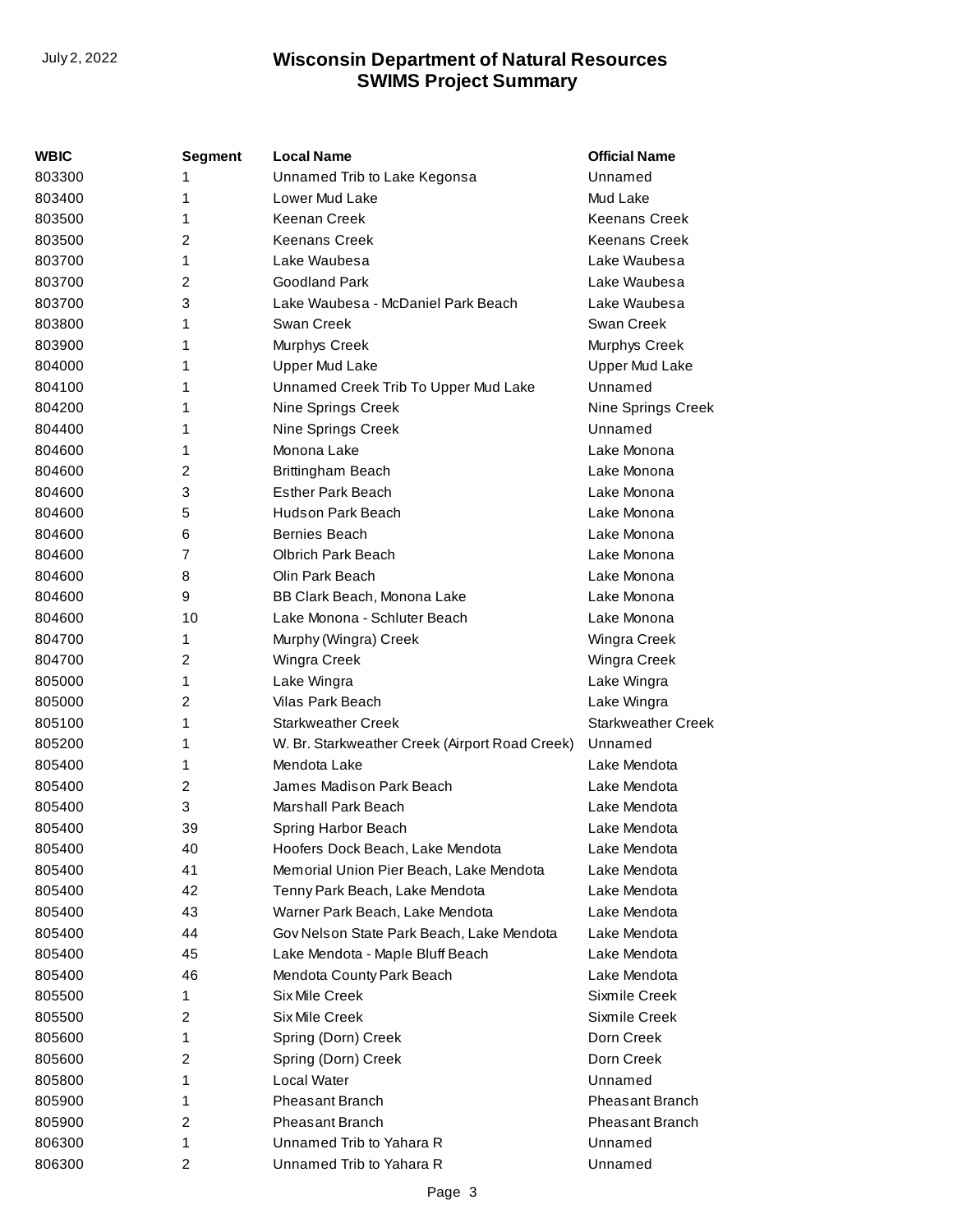| WBIC   | <b>Segment</b> | <b>Local Name</b>                | <b>Official Name</b>           |
|--------|----------------|----------------------------------|--------------------------------|
| 806500 |                | Cherokee Lake                    | Cherokee Lake                  |
| 806600 | 1              | <b>Token Creek</b>               | <b>Token Creek</b>             |
| 806600 | 2              | <b>Token Creek</b>               | <b>Token Creek</b>             |
| 806600 | 3              | <b>Token Creek</b>               | <b>Token Creek</b>             |
| 806600 | 4              | <b>Token Creek</b>               | <b>Token Creek</b>             |
| 806600 | 5              | <b>Token Creek</b>               | <b>Token Creek</b>             |
| 806800 | 6              | <b>Tributary to Token Creek</b>  | Unnamed                        |
| 806900 | 1              | Local Water                      | Unnamed                        |
| 806970 | 1              | Un Lake                          | Unnamed                        |
| 807300 | 1              | Unnamed                          | Yahara River - Windsor Channel |
| 807400 |                | Lake Windsor                     | Windsor Lake                   |
| 807500 | 1              | <b>Wheeler Wilcox Creek</b>      | <b>Wheeler Wilcox Creek</b>    |
| 807600 | 1              | Local Water                      | Unnamed                        |
| 807700 |                | <b>Local Water</b>               | Unnamed                        |
| 807700 | 2              | Unnamed Trib to Yahara River     | Unnamed                        |
| 807800 | 1              | <b>Local Water</b>               | Unnamed                        |
| 808000 | 1              | <b>Saunders Creek</b>            | <b>Saunders Creek</b>          |
| 808000 | 2              | <b>Saunders Creek</b>            | <b>Saunders Creek</b>          |
| 808400 | 1              | Local Water                      | Unnamed                        |
| 808700 | 1              | Lake Koshkonong                  | Lake Koshkonong                |
| 808800 | 1              | <b>Upper Koshkonong Creek</b>    | Koshkonong Creek               |
| 808800 | 2              | Upper Koshkonong                 | Koshkonong Creek               |
| 808800 | 3              | Lower Koshkonong Creek           | Koshkonong Creek               |
| 810200 | 1              | Goose Lake                       | Goose Lake                     |
| 810300 | 1              | Mud Creek                        | <b>Mud Creek</b>               |
| 810340 | 1              | <b>Tributary to Mud Creek</b>    | Unnamed                        |
| 810400 |                | Unnamed Trib to Mud Cr           | Unnamed                        |
| 810500 | 1              | Unnamed Trib to Koshkonong Creek | Unnamed                        |
| 810600 | 1              | <b>Unnamed Stream</b>            | Unnamed                        |
| 810700 | 1              | Mud Lake                         | Mud Lake                       |
| 811500 |                | Unnamed Stream                   | Unnamed                        |
| 811600 | 1              | <b>Unnamed Stream</b>            | Unnamed                        |
| 837500 | 2              | Maunesha River                   | Maunesha River                 |
| 837500 | 3              | Maunesha River                   | Maunesha River                 |
| 837600 |                | Stony Brook                      | Stony Brook                    |
| 838300 |                | Waterloo Millpond                | Maunesha Flowage               |
| 838500 |                | Local Water                      | Unnamed                        |
| 838600 | 1              | <b>Spring Creek</b>              | <b>Spring Creek</b>            |
| 838800 |                | <b>Unnamed Stream</b>            | Unnamed                        |
| 839100 | 1              | Marshall Millpond                | Marshall Millpond              |
| 839200 |                | Schumacher Creek                 | Schumacher Creek               |
| 839300 | 1              | Un Lake                          | Unnamed                        |
| 839400 |                | <b>Stransky Creek</b>            | <b>Stransky Creek</b>          |
| 840100 |                | <b>Unnamed Stream</b>            | Unnamed                        |
| 840600 |                | <b>Unnamed Stream</b>            | Unnamed                        |
| 840800 | 1              | Mud Creek                        | Mud Creek                      |
| 840900 | 1              | Local Water                      | Unnamed                        |
| 841400 | 1              | Nolan Creek                      | Nolan Creek                    |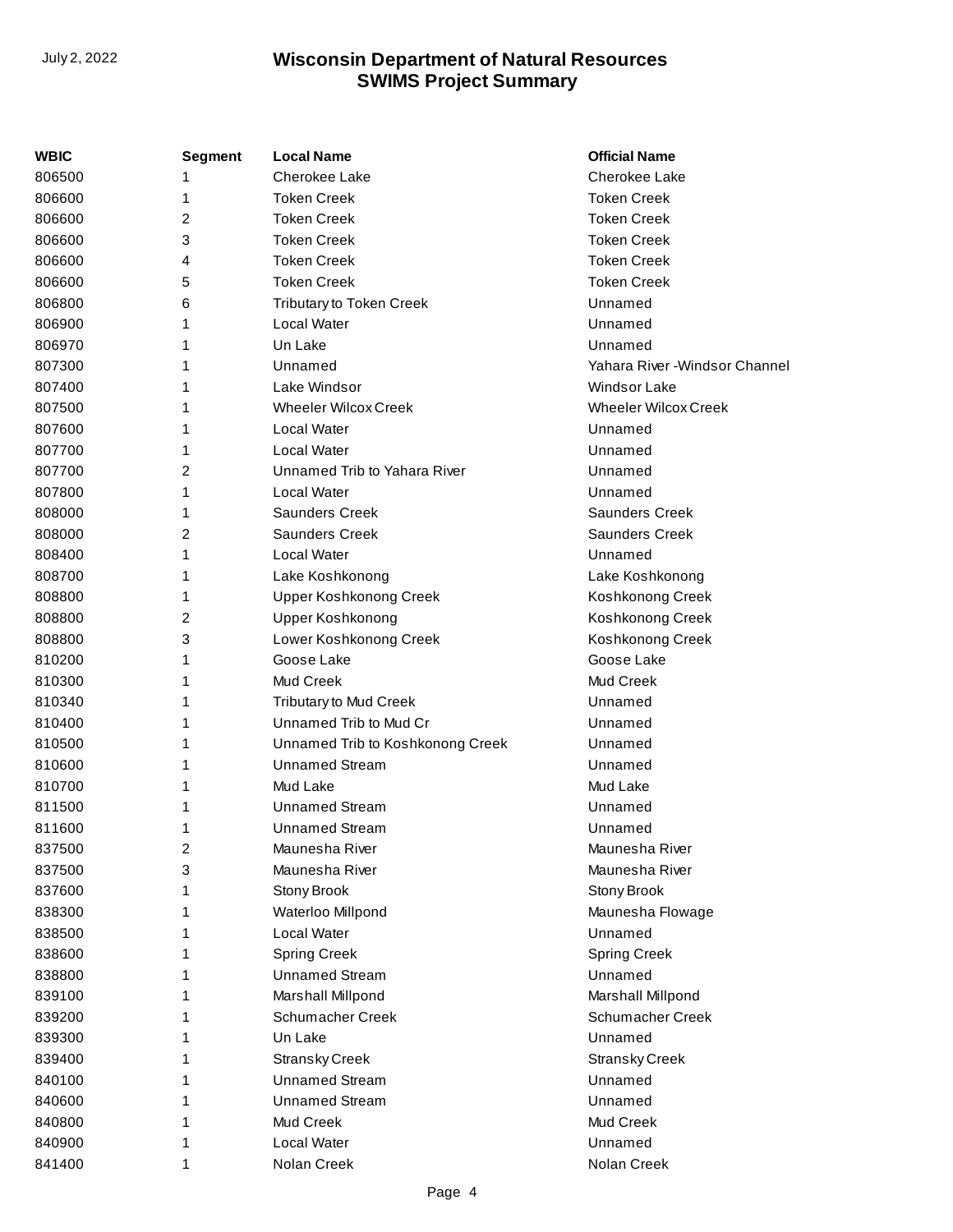| <b>WBIC</b> | <b>Segment</b>          | <b>Local Name</b>                        | <b>Official Name</b>       |
|-------------|-------------------------|------------------------------------------|----------------------------|
| 846100      | 1                       | <b>Unnamed Stream</b>                    | Unnamed                    |
| 872600      | 1                       | Goose Lake                               | Goose Lake                 |
| 872700      | 1                       | <b>Lake Harriett</b>                     | Lake Harriett              |
| 872800      | 1                       | Morse Pond                               | Morse Pond                 |
| 872900      | 1                       | Mortenson Pond                           | Mortenson Pond             |
| 873900      | 1                       | Verona Gravel Pit #12                    | Verona Gravel Pit          |
| 873900      | 2                       | Verona Gravel Pit (Fireman's Park Beach) | Verona Gravel Pit          |
| 873950      | 1                       | Graber-Dehner Pond                       | <b>Graber Pond</b>         |
| 875300      | 2                       | <b>Upper Sugar River</b>                 | <b>Sugar River</b>         |
| 875300      | 4                       | <b>Sugar River</b>                       | <b>Sugar River</b>         |
| 880100      | 3                       | Little Sugar River                       | Little Sugar River         |
| 882700      | 3                       | <b>Ward Creek</b>                        | <b>Ward Creek</b>          |
| 883000      | 2                       | <b>Spring Valley Creek</b>               | Spring Valley Creek        |
| 883500      | 1                       | <b>Hustad Valley Creek</b>               | <b>Hustad Valley Creek</b> |
| 883600      | 1                       | Local Water                              | Unnamed                    |
| 883700      | 6                       | Allen Creek                              | Allen Creek                |
| 885400      | 2                       | Story Creek (Tipperary)                  | <b>Story Creek</b>         |
| 886000      | 1                       | Lake Belle View                          | Lake Belle View            |
| 886100      | 1                       | West Branch Sugar River                  | West Branch Sugar River    |
| 886100      | 2                       | West Branch Sugar River                  | West Branch Sugar River    |
| 886100      | 3                       | West Branch Sugar River                  | West Branch Sugar River    |
| 886200      | 1                       | <b>Unnamed Stream</b>                    | Unnamed                    |
| 886300      | 1                       | Milun Creek                              | Milum Creek                |
| 886400      | 1                       | Flynn Creek                              | Flynn Creek                |
| 886600      | 1                       | Mt. Vernon Creek                         | Mt Vernon Creek            |
| 886600      | 2                       | Mt. Vernon Creek                         | Mt Vernon Creek            |
| 886800      | 1                       | Fryes Feeder                             | Fryes Feeder               |
| 886800      | $\overline{\mathbf{c}}$ | Fryes Feeder                             | Fryes Feeder               |
| 886900      | 1                       | Deer Creek                               | Deer Creek                 |
| 886900      | 2                       | Deer Creek                               | Deer Creek                 |
| 887000      | 1                       | Primrose Branch                          | Primrose Br                |
| 887300      | 1                       | Unnamed Trib to W Br Sugar River         | Unnamed                    |
| 887400      | 1                       | Unnamed                                  | Unnamed                    |
| 887500      | 1                       | Unnamed                                  | Unnamed                    |
| 887600      | 1                       | <b>Unnamed Stream</b>                    | Unnamed                    |
| 887800      | 1                       | <b>Henry Creek</b>                       | Henry Creek                |
| 887900      | 1                       | <b>Unnamed Stream</b>                    | Unnamed                    |
| 888100      | 1                       | <b>Badger Mill Creek</b>                 | <b>Badger Mill Creek</b>   |
| 888100      | $\overline{\mathbf{c}}$ | <b>Badger Mill Creek</b>                 | <b>Badger Mill Creek</b>   |
| 888100      | 3                       | <b>Badger Mill Creek</b>                 | <b>Badger Mill Creek</b>   |
| 888200      | 1                       | Unnamed Trib to Sugar R                  | Unnamed                    |
| 888500      | 1                       | Schlapbach Creek                         | Schlapbach Creek           |
| 888500      | $\overline{\mathbf{c}}$ | Schlapbach Creek                         | Schlapbach Creek           |
| 907300      | 4                       | <b>Big Spring Creek</b>                  | Gordon Creek               |
| 907900      | 2                       | Kittleson Valley Creek                   | Kittleson Valley Creek     |
| 907900      | 3                       | Kittleson Valley Creek                   | Kittleson Valley Creek     |
| 908200      | 1                       | <b>Syftestad Creek</b>                   | <b>Syftestad Creek</b>     |
| 908400      | 1                       | Jeglem Valley Creek                      | Jeglum Valley Creek        |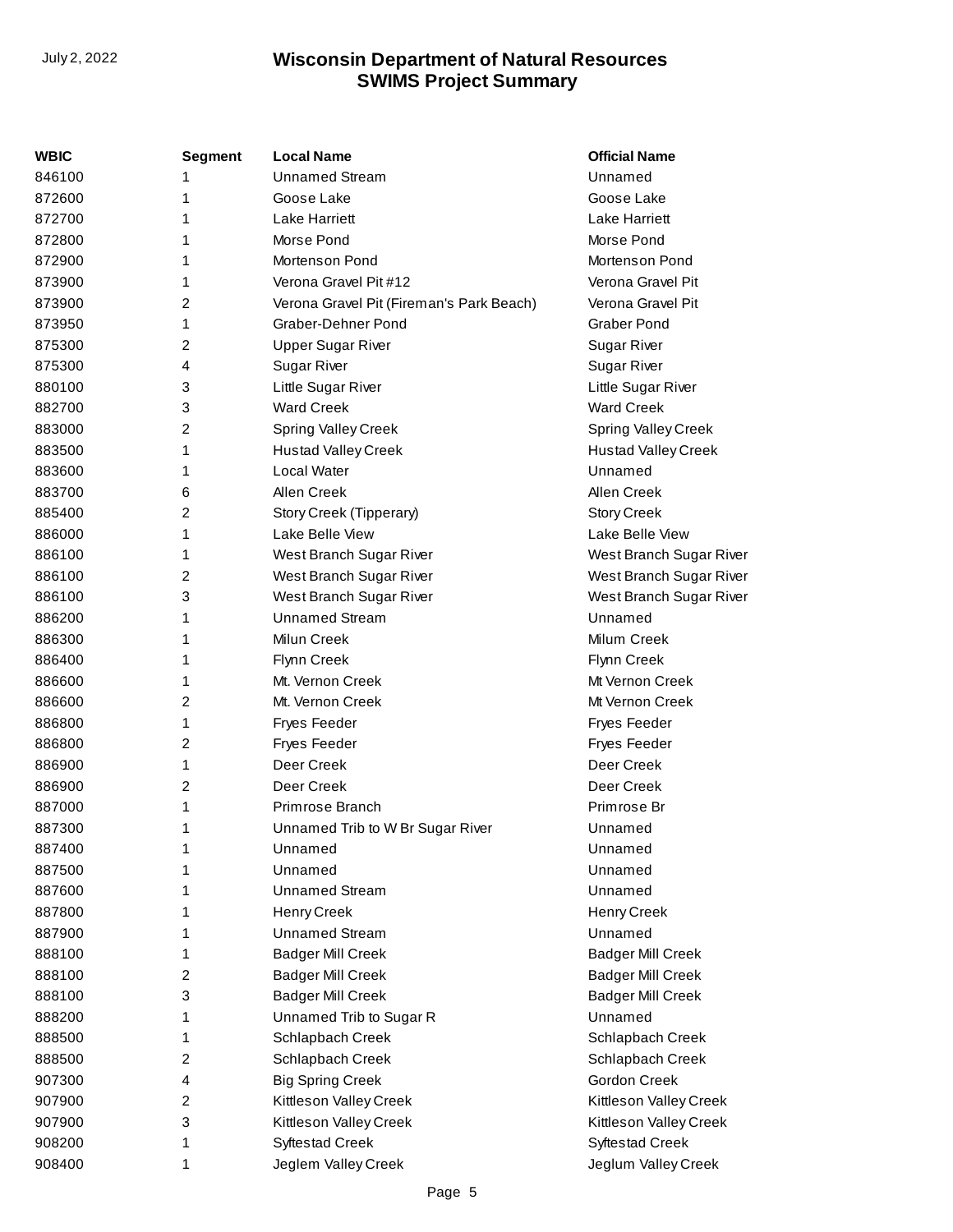| <b>WBIC</b> | Segment | <b>Local Name</b>             | <b>Official Name</b>          |
|-------------|---------|-------------------------------|-------------------------------|
| 908500      | 1       | Pleasant Valley Branch        | Pleasant Valley Br            |
| 908600      | 1       | Unnamed                       | Unnamed                       |
| 908700      | 1       | Lee Creek (York Valley Creek) | Lee Creek                     |
| 908700      | 2       | Lee Creek (York Valley Creek) | Lee Creek                     |
| 908900      | 1       | Unnamed                       | Unnamed                       |
| 909200      | 1       | German Valley Branch          | German Valley Br              |
| 909400      | 1       | Local Water                   | Unnamed                       |
| 915100      | 2       | Tributary to Williams Creek   | Williams-Barneveld Creek      |
| 976000      | 1       | Carl Buechner Pond            | <b>Carl Buechner Pond</b>     |
| 978900      | 1       | Wi-173-Lw18-978900            | Crystal Lake                  |
| 985100      | 1       | Fish Lake                     | <b>Fish Lake</b>              |
| 1004200     | 1       | Meier Pond                    | Meier Pond                    |
| 1006500     | 1       | Mud Lake                      | Mud Lake                      |
| 1179900     | 4       | Wisconsin River               | Wisconsin River               |
| 1248600     | 1       | <b>Black Earth Creek</b>      | <b>Black Earth Creek</b>      |
| 1248600     | 2       | <b>Black Earth Creek</b>      | <b>Black Earth Creek</b>      |
| 1248600     | 3       | <b>Black Earth Creek</b>      | <b>Black Earth Creek</b>      |
| 1248600     | 4       | <b>Black Earth Creek</b>      | <b>Black Earth Creek</b>      |
| 1248600     | 5       | <b>Black Earth Creek</b>      | <b>Black Earth Creek</b>      |
| 1248600     | 6       | <b>Black Earth Creek</b>      | <b>Black Earth Creek</b>      |
| 1248800     | 1       | Halfway Prairie Creek         | <b>Halfway Prairie Creek</b>  |
| 1248800     | 2       | Halfway Prairie Creek         | Halfway Prairie Creek         |
| 1248900     | 1       | <b>Wendt Creek</b>            | <b>Wendt Creek</b>            |
| 1248900     | 2       | <b>Wendt Creek</b>            | <b>Wendt Creek</b>            |
| 1248900     | 3       | stream                        | <b>Wendt Creek</b>            |
| 1249000     | 1       | Indian Lake                   | <b>Indian Lake</b>            |
| 1249000     | 2       | Indian Lake                   | <b>Indian Lake</b>            |
| 1249050     | 2       | Un Lake                       | Unnamed                       |
| 1249050     | 3       | Lake Marrion center           | Unnamed                       |
| 1249100     | 1       | <b>Unnamed Stream</b>         | Unnamed                       |
| 1249200     | 1       | Vermont Creek                 | Vermont Creek                 |
| 1249200     | 2       | Vermont Creek                 | Vermont Creek                 |
| 1249400     | 1       | <b>Unnamed Stream</b>         | Unnamed                       |
| 1249900     | 1       | <b>Garfoot Creek</b>          | <b>Garfoot Creek</b>          |
| 1250100     | 1       | Local Water                   | Unnamed                       |
| 1250200     | 1       | <b>Brewery Creek</b>          | <b>Brewery Creek</b>          |
| 1250200     | 2       | <b>Brewery Creek</b>          | <b>Brewery Creek</b>          |
| 1250200     | 3       | <b>Brewery Creek</b>          | <b>Brewery Creek</b>          |
| 1251100     | 1       | <b>Bohn Creek</b>             | East Branch Blue Mounds Creek |
| 1251100     | 2       | <b>Bohn Creek</b>             | East Branch Blue Mounds Creek |
| 1251300     | 1       | <b>Unnamed Stream</b>         | Unnamed                       |
| 1251400     | 1       | Ryan Creek                    | Ryan Creek                    |
| 1251600     | 1       | Elvers Creek (Bohn Cr.)       | <b>Elvers Creek</b>           |
| 1251900     | 1       | <b>Bohn Creek</b>             | <b>Bohn Creek</b>             |
| 1251900     | 2       | <b>Bohn Creek</b>             | <b>Bohn Creek</b>             |
| 1252000     | 1       | Little Norway Creek           | Little Norway Creek           |
| 1252100     | 1       | Moen Creek                    | Moen Creek                    |
| 1252300     | 1       | <b>Stewart Lake</b>           | <b>Stewart Lake</b>           |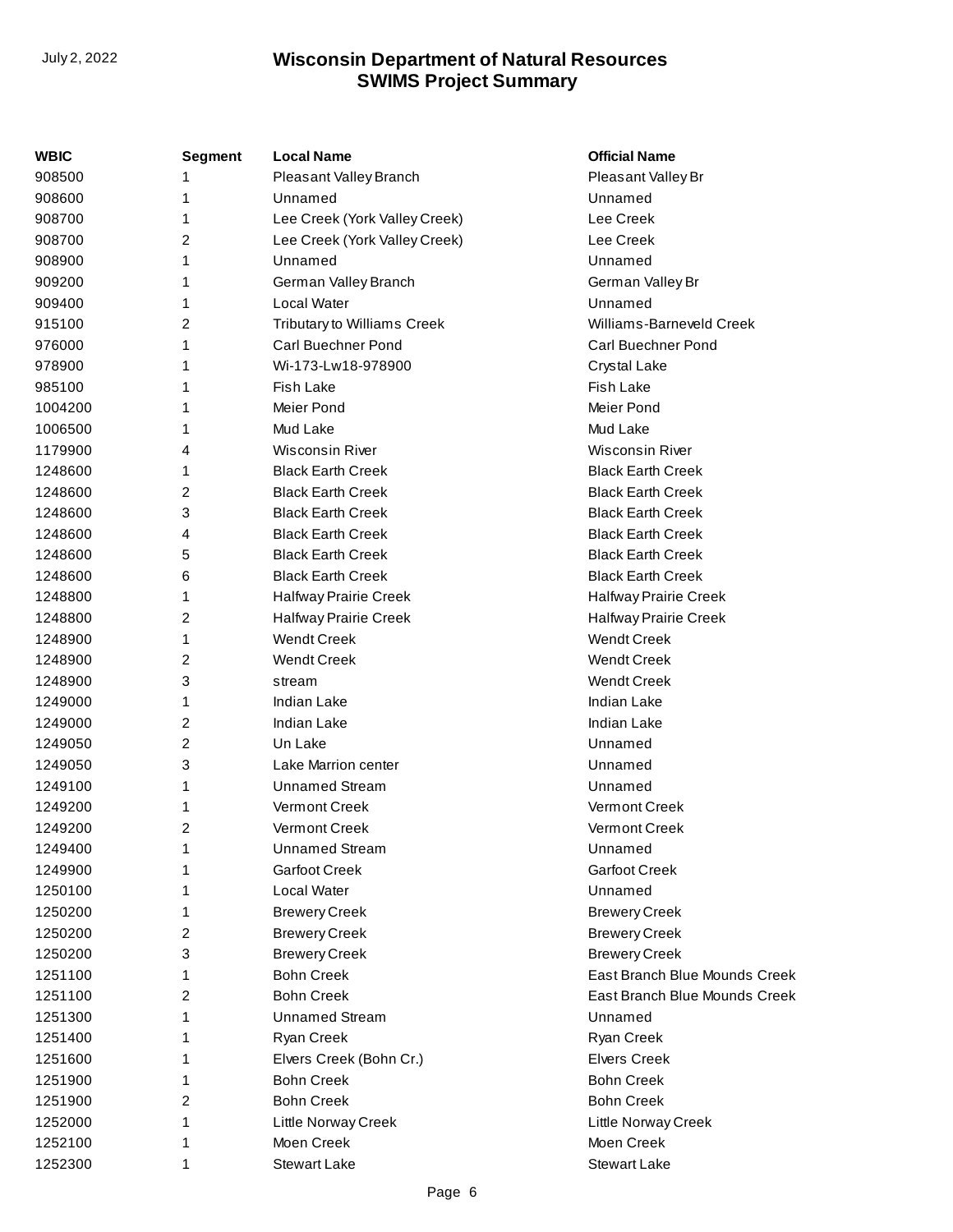| WBIC    | <b>Segment</b> | <b>Local Name</b>                 | <b>Official Name</b>              |
|---------|----------------|-----------------------------------|-----------------------------------|
| 1252900 | 2              | Marsh Creek                       | Marsh Creek                       |
| 1252900 | 3              | Marsh Creek                       | Marsh Creek                       |
| 1253300 | 1              | Dunlap Creek                      | Dunlap Creek                      |
| 1253300 | 2              | Dunlap Creek                      | Dunlap Creek                      |
| 1253600 | 1              | <b>Fishers Lake</b>               | <b>Fishers Lake</b>               |
| 1259700 | 1              | <b>Unnamed Stream</b>             | Unnamed                           |
| 1259800 | 1              | Wisconsin River - Unnamed Channel | Wisconsin River - Unnamed Channel |
| 1259900 | 1              | Roxbury Creek                     | Roxbury Creek                     |
| 1259900 | 2              | Roxbury Creek                     | Roxbury Creek                     |
| 1260200 | 1              | Un Lake                           | Unnamed                           |
| 1261900 | 2              | Lodi Creek                        | <b>Spring Creek</b>               |
| 3000032 | 1              | Local Water                       | Unnamed                           |
| 3000061 | 1              | Un Lake                           | Unnamed                           |
| 3000089 | 1              | Local Water                       | Unnamed                           |
| 3000252 |                | <b>Unnamed Lake</b>               | Unnamed                           |
| 3000415 |                | <b>Unnamed Creek</b>              | Unnamed                           |
| 3000445 | 1              | Local Water                       | Unnamed                           |
| 3000513 | 1              | Odana Pond                        | Unnamed                           |
| 3000541 | 1              | Winnequah Lagoon Creek            | Unnamed                           |
| 4000040 | 1              | <b>Belleville Millpond</b>        | Unnamed                           |
| 5033246 | 1              | <b>Unnamed Stream</b>             | Unnamed                           |
| 5033250 | 1              | Unnamed Trib to Spring Creek      | Unnamed                           |
| 5033392 | 1              | Unnamed Trib to Spring Cr         | Unnamed                           |
| 5033413 |                | <b>Unnamed Stream</b>             | Unnamed                           |
| 5033449 | 1              | <b>Unnamed Stream</b>             | Unnamed                           |
| 5033465 | 1              | <b>Unnamed Stream</b>             | Unnamed                           |
| 5033488 | 1              | <b>Unnamed Stream</b>             | Unnamed                           |
| 5033579 |                | <b>Unnamed Stream</b>             | Unnamed                           |
| 5033600 | 1              | Local Water                       | Unnamed                           |
| 5033672 | 1              | Local Water                       | Unnamed                           |
| 5033680 | 1              | <b>Local Water</b>                | Unnamed                           |
| 5033681 | 1              | Local Water                       | Unnamed                           |
| 5033690 | 1              | Local Water                       | Unnamed                           |
| 5033743 |                | Unnamed Trib to Yahara R          | Unnamed                           |
| 5033820 | 1              | Unnamed Trib to Spring Cr         | Unnamed                           |
| 5033839 | 1              | Unnamed Trib to Token Cr          | Unnamed                           |
| 5033839 | 2              | Unnamed Trib to Token Creek       | Unnamed                           |
| 5033844 | 1              | Local Water                       | Unnamed                           |
| 5033851 | 1              | Local Water                       | Unnamed                           |
| 5033866 |                | Local Water                       | Unnamed                           |
| 5033899 |                | <b>Unnamed Stream</b>             | Unnamed                           |
| 5033913 | 1              | Local Water                       | Unnamed                           |
| 5033968 |                | Local Water                       | Unnamed                           |
| 5033971 |                | <b>Unnamed Stream</b>             | Unnamed                           |
| 5033998 |                | Local Water                       | Unnamed                           |
| 5034024 | 1              | Local Water                       | Unnamed                           |
| 5034029 |                | Local Water                       | Unnamed                           |
| 5034051 | 1              | Local Water                       | Unnamed                           |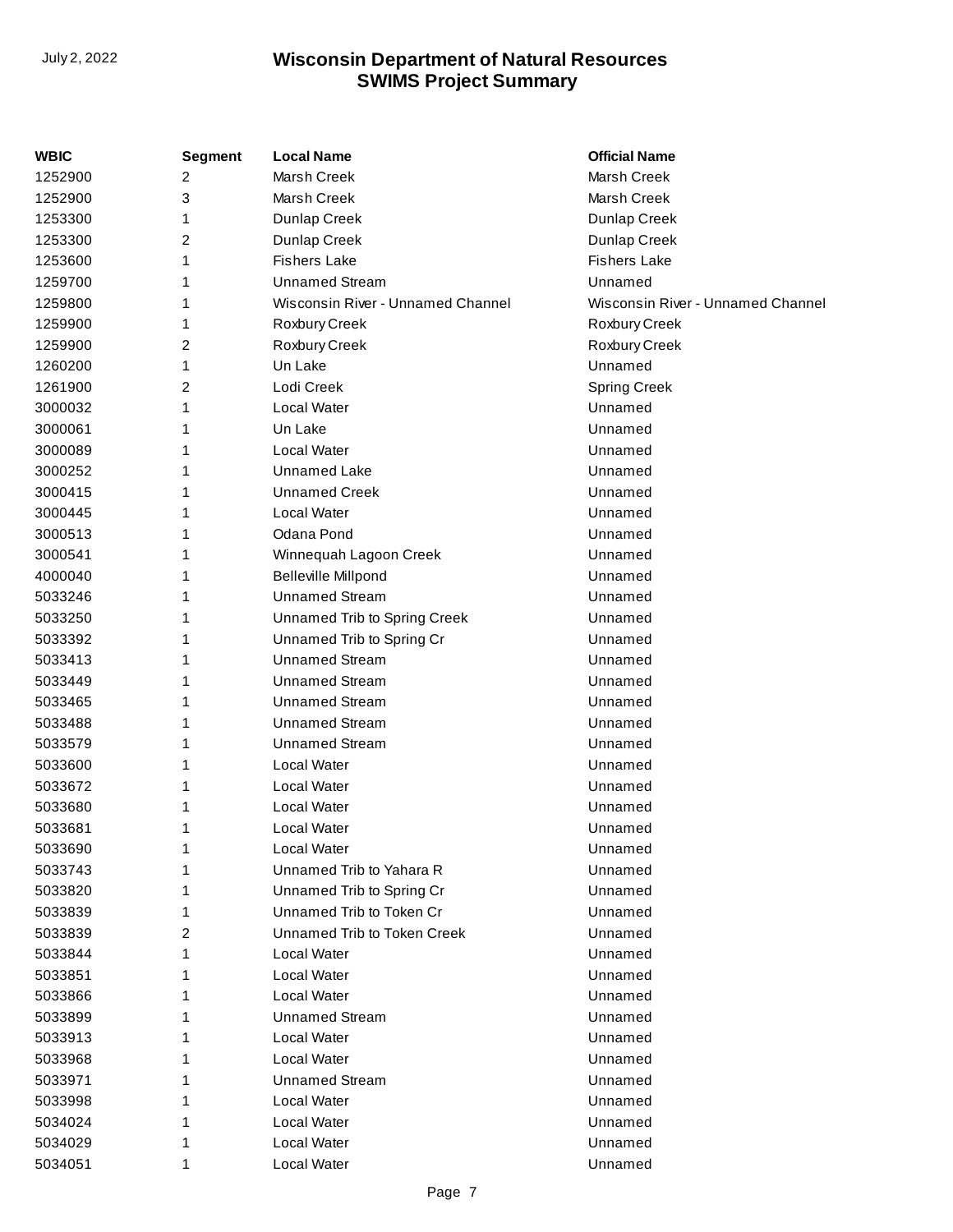| WBIC    | <b>Segment</b> | <b>Local Name</b>            | <b>Official Name</b> |
|---------|----------------|------------------------------|----------------------|
| 5034067 | 1              | Local Water                  | Unnamed              |
| 5034076 | 1              | Local Water                  | Unnamed              |
| 5034080 | 1              | Unnamed Stream               | Unnamed              |
| 5034082 | 1              | Local Water                  | Unnamed              |
| 5034088 | 1              | Local Water                  | Unnamed              |
| 5034107 | 1              | Local Water                  | Unnamed              |
| 5034109 | 1              | Local Water                  | Unnamed              |
| 5034110 | 1              | Local Water                  | Unnamed              |
| 5034123 | 1              | Unnamed Stream               | Unnamed              |
| 5034135 | 1              | Local Water                  | Unnamed              |
| 5034179 | 1              | Local Water                  | Unnamed              |
| 5034201 | 1              | <b>Local Water</b>           | Unnamed              |
| 5034220 | 1              | Local Water                  | Unnamed              |
| 5034240 | 1              | Unnamed Trib to Yahara River | Unnamed              |
| 5034330 | 1              | <b>Unnamed Stream</b>        | Unnamed              |
| 5034347 | 1              | Six Mile Creek               | Unnamed              |
| 5034355 | 1              | Local Water                  | Unnamed              |
| 5034369 | 1              | Local Water                  | Unnamed              |
| 5034407 | 1              | Local Water                  | Unnamed              |
| 5034410 | 1              | Unnamed Stream               | Unnamed              |
| 5034420 | 1              | Local Water                  | Unnamed              |
| 5034421 | 1              | Local Water                  | Unnamed              |
| 5034449 | 1              | Local Water                  | Unnamed              |
| 5034450 | 1              | Unnamed Stream               | Unnamed              |
| 5034475 | 1              | Local Water                  | Unnamed              |
| 5034500 | 1              | Local Water                  | Unnamed              |
| 5034506 | 1              | <b>Unnamed Stream</b>        | Unnamed              |
| 5034546 | 1              | Local Water                  | Unnamed              |
| 5034589 | 1              | <b>Pheasant Branch</b>       | Pheasant Branch      |
| 5034619 | 1              | Local Water                  | Unnamed              |
| 5034683 | 1              | Local Water                  | Unnamed              |
| 5034689 | 1              | Unnamed Stream               | Unnamed              |
| 5034691 | 1              | Unnamed Stream               | Unnamed              |
| 5034711 | 1              | Local Water                  | Unnamed              |
| 5034727 | 1              | <b>Unnamed Stream</b>        | Unnamed              |
| 5034740 | 1              | Unnamed Stream               | Unnamed              |
| 5034804 | 1              | Local Water                  | Unnamed              |
| 5034839 | 1              | Local Water                  | Unnamed              |
| 5034849 | 1              | <b>Unnamed Stream</b>        | Unnamed              |
| 5034876 | 1              | Local Water                  | Unnamed              |
| 5034918 | 1              | <b>Unnamed Stream</b>        | Unnamed              |
| 5034928 | 1              | Local Water                  | Unnamed              |
| 5034943 | 1              | Local Water                  | Unnamed              |
| 5034952 | 1              | Pheasant Branch Trib         | Unnamed              |
| 5034962 | 1              | Local Water                  | Unnamed              |
| 5035016 | 1              | Unnamed Stream               | Unnamed              |
| 5035054 | 1              | <b>Unnamed Stream</b>        | Unnamed              |
| 5035136 | 1              | Local Water                  | Unnamed              |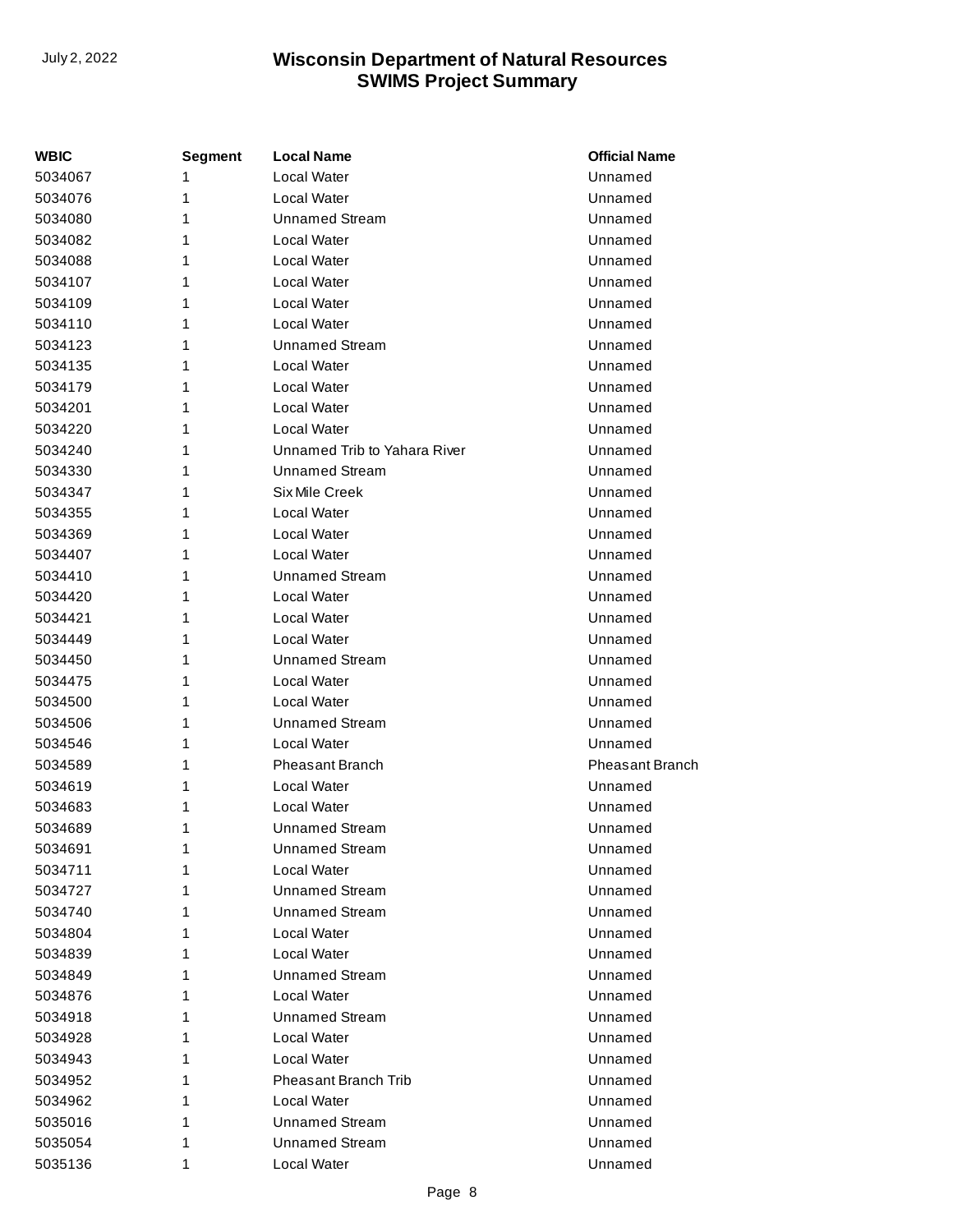| WBIC    | <b>Segment</b> | <b>Local Name</b>               | <b>Official Name</b> |
|---------|----------------|---------------------------------|----------------------|
| 5035161 | 1              | Local Water                     | Unnamed              |
| 5035179 | 1              | <b>Unnamed Stream</b>           | Unnamed              |
| 5035207 | 1              | Local Water                     | Unnamed              |
| 5035208 | 1              | Unnamed Stream                  | Unnamed              |
| 5035217 | 1              | <b>Unnamed Stream</b>           | Unnamed              |
| 5035220 | 1              | <b>Unnamed Stream</b>           | Unnamed              |
| 5035247 | 1              | <b>Unnamed Stream</b>           | Unnamed              |
| 5035296 | 1              | Unnamed Stream                  | Unnamed              |
| 5035362 | 1              | <b>Unnamed Stream</b>           | Unnamed              |
| 5035496 | 1              | Local Water                     | Unnamed              |
| 5035510 | 1              | <b>Unnamed Stream</b>           | Unnamed              |
| 5035532 | 1              | <b>Unnamed Stream</b>           | Unnamed              |
| 5035535 | 1              | <b>Unnamed Stream</b>           | Unnamed              |
| 5035617 | 1              | Local Water                     | Unnamed              |
| 5035666 | 1              | <b>Unnamed Stream</b>           | Unnamed              |
| 5035671 | 1              | Unnamed                         | Unnamed              |
| 5035708 | 1              | Un-named Trib to Upper Mud Lake | Unnamed              |
| 5035724 | 1              | Unnamed Trib to Pheasant Br.    | Unnamed              |
| 5035847 | 1              | Unnamed Trib to Lake Wingra     | Unnamed              |
| 5035900 | 1              | Unnamed Stream                  | Unnamed              |
| 5035948 | 1              | Marshland Creek                 | Unnamed              |
| 5036009 | 1              | Unnamed Stream                  | Unnamed              |
| 5036092 | 1              | <b>Unnamed Stream</b>           | Unnamed              |
| 5036119 | 1              | Unnamed Stream                  | Unnamed              |
| 5036131 | 1              | Local Water                     | Unnamed              |
| 5036135 | 1              | Unnamed Trib to Sugar River     | Unnamed              |
| 5036159 | 1              | <b>Unnamed Stream</b>           | Unnamed              |
| 5036182 | 1              | <b>Unnamed Stream</b>           | Unnamed              |
| 5036184 | 1              | Local Water                     | Unnamed              |
| 5036215 | 1              | Unnamed                         | Unnamed              |
| 5036224 | 1              | <b>Unnamed Stream</b>           | Unnamed              |
| 5036313 | 1              | <b>Unnamed Stream</b>           | Unnamed              |
| 5036347 | 1              | Local Water                     | Unnamed              |
| 5036374 | 1              | Unnamed Stream                  | Unnamed              |
| 5036405 | 1              | <b>Unnamed Stream</b>           | Unnamed              |
| 5036462 | 1              | Local Water                     | Unnamed              |
| 5036550 | 1              | <b>Unnamed Stream</b>           | Unnamed              |
| 5036551 | 1              | <b>Unnamed Stream</b>           | Unnamed              |
| 5036575 | 1              | <b>Unnamed Stream</b>           | Unnamed              |
| 5036614 | 1              | Unnamed Stream                  | Unnamed              |
| 5036679 | 1              | <b>Unnamed Stream</b>           | Unnamed              |
| 5036684 | 1              | <b>Unnamed Stream</b>           | Unnamed              |
| 5036692 | 1              | <b>Unnamed Stream</b>           | Unnamed              |
| 5036699 | 1              | Unnamed Stream                  | Unnamed              |
| 5036743 | 1              | <b>Unnamed Stream</b>           | Unnamed              |
| 5036787 | 1              | <b>Unnamed Stream</b>           | Unnamed              |
| 5036882 | 1              | Local Water                     | Unnamed              |
| 5036883 | 1              | <b>Unnamed Stream</b>           | Unnamed              |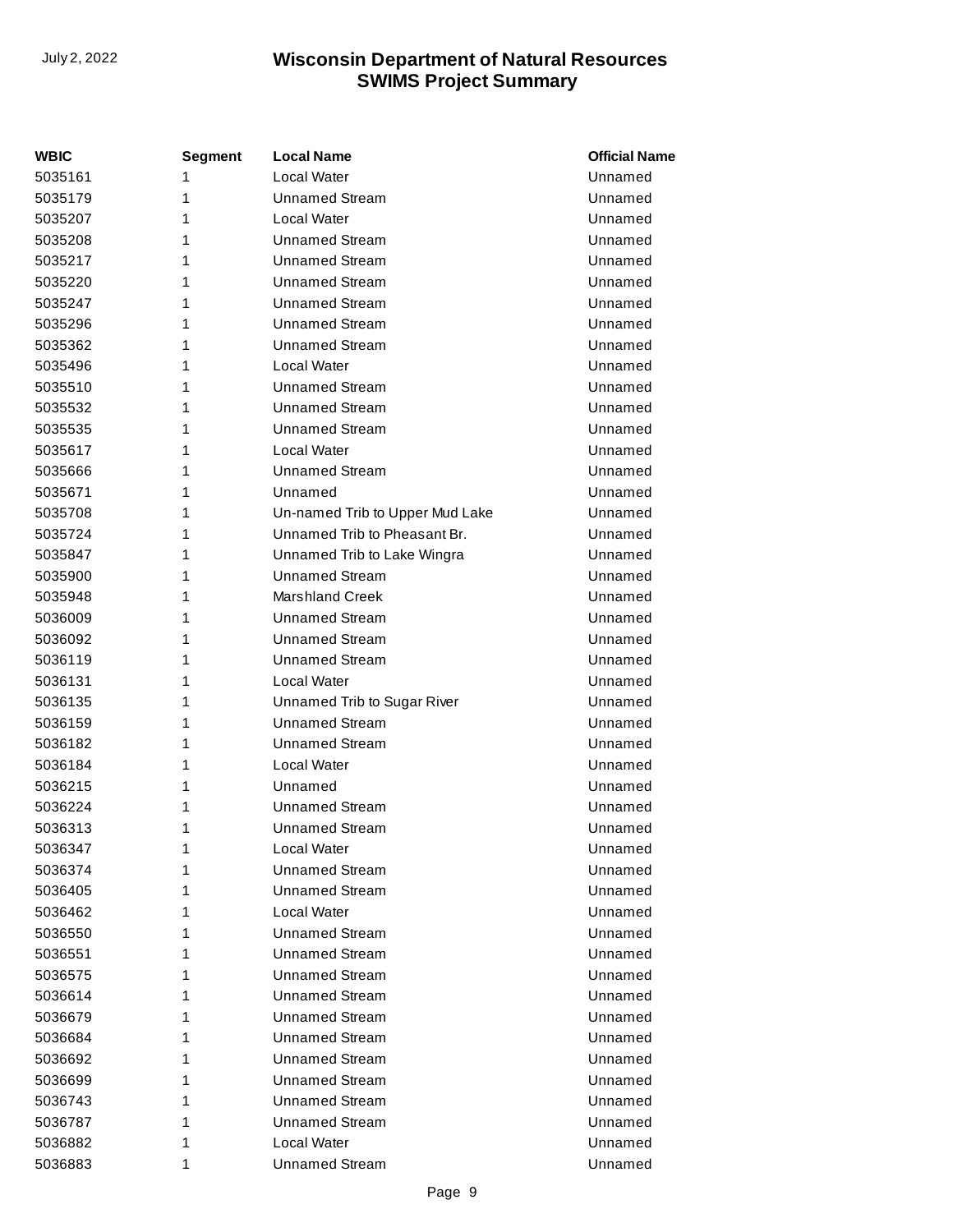| <b>WBIC</b> | Segment | <b>Local Name</b>     | <b>Official Name</b> |
|-------------|---------|-----------------------|----------------------|
| 5036906     | 1       | <b>Unnamed Stream</b> | Unnamed              |
| 5036919     | 1       | Unnamed               | Unnamed              |
| 5036944     | 1       | Unnamed Stream        | Unnamed              |
| 5036949     | 1       | <b>Unnamed Stream</b> | Unnamed              |
| 5036981     | 1       | Unnamed               | Unnamed              |
| 5036998     | 1       | <b>Henry Creek</b>    | Unnamed              |
| 5037043     | 1       | <b>Unnamed Stream</b> | Unnamed              |
| 5037062     | 1       | <b>Unnamed Stream</b> | Unnamed              |
| 5037072     | 1       | Unnamed               | Unnamed              |
| 5037176     | 1       | Unnamed Stream        | Unnamed              |
| 5037178     | 1       | <b>Unnamed Stream</b> | Unnamed              |
| 5037199     | 1       | <b>Unnamed Stream</b> | Unnamed              |
| 5037432     | 1       | <b>Unnamed Stream</b> | Unnamed              |
| 5037562     | 1       | <b>Unnamed Stream</b> | Unnamed              |
| 5037643     | 1       | <b>Unnamed Stream</b> | Unnamed              |
| 5037687     | 1       | <b>Unnamed Stream</b> | Unnamed              |
| 5037747     | 1       | <b>Unnamed Stream</b> | Unnamed              |
| 5037836     | 1       | <b>Unnamed Stream</b> | Unnamed              |
| 5037959     | 1       | <b>Unnamed Stream</b> | Unnamed              |
| 5037992     | 1       | <b>Unnamed Stream</b> | Unnamed              |
| 5038102     | 1       | <b>Unnamed Stream</b> | Unnamed              |
| 5038109     | 1       | <b>Unnamed Stream</b> | Unnamed              |
| 5038141     | 1       | <b>Unnamed Stream</b> | Unnamed              |
| 5038145     | 1       | <b>Unnamed Stream</b> | Unnamed              |
| 5038187     | 1       | <b>Unnamed Stream</b> | Unnamed              |
| 5038223     | 1       | <b>Unnamed Stream</b> | Unnamed              |
| 5038224     | 1       | Local Water           | Unnamed              |
| 5038231     | 1       | <b>Unnamed Stream</b> | Unnamed              |
| 5038324     | 1       | <b>Unnamed Stream</b> | Unnamed              |
| 5038338     | 1       | <b>Unnamed Stream</b> | Unnamed              |
| 5571774     | 1       | Local Water           | Unnamed              |
| 5571972     | 1       | Local Water           | Unnamed              |
| 5571979     | 1       | Local Water           | Unnamed              |
| 5572030     | 1       | Local Water           | Unnamed              |
| 5572045     | 1       | Local Water           | Unnamed              |
| 5572075     | 1       | Local Water           | Unnamed              |
| 5572116     | 1       | Local Water           | Unnamed              |
| 5572119     | 1       | Local Water           | Unnamed              |
| 5572124     | 1       | Local Water           | Unnamed              |
| 5572169     | 1       | Local Water           | Unnamed              |
| 5572189     | 1       | Local Water           | Unnamed              |
| 5572228     | 1       | Local Water           | Unnamed              |
| 5572237     | 1       | Local Water           | Unnamed              |
| 5572248     | 1       | Local Water           | Unnamed              |
| 5572341     | 1       | Local Water           | Unnamed              |
| 5572382     | 1       | Local Water           | Unnamed              |
| 5572399     | 1       | Local Water           | Unnamed              |
| 5572431     | 1       | Local Water           | Unnamed              |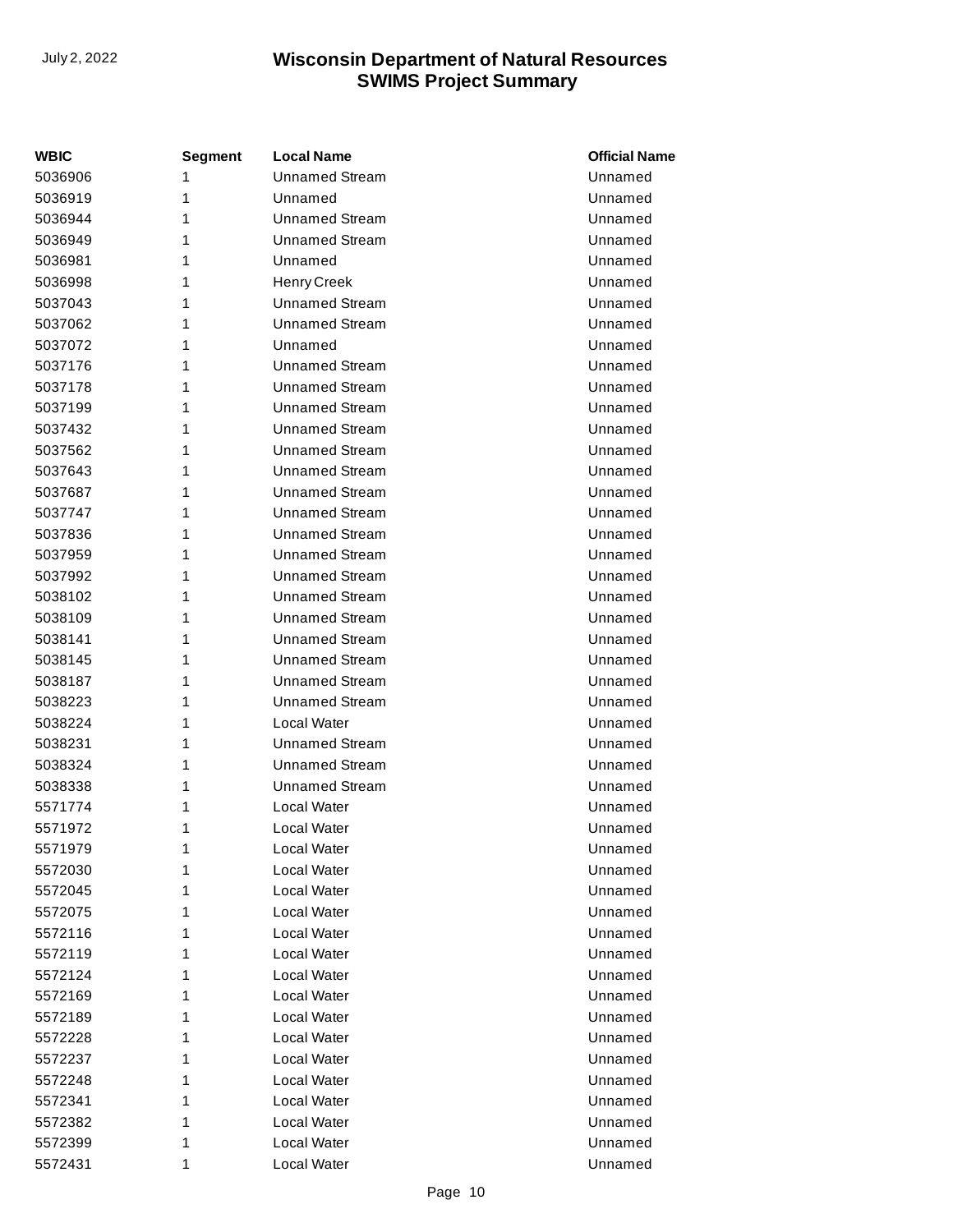| <b>WBIC</b> | <b>Segment</b> | <b>Local Name</b>   | <b>Official Name</b> |
|-------------|----------------|---------------------|----------------------|
| 5572481     | 1              | Local Water         | Unnamed              |
| 5572482     | 1              | Local Water         | Unnamed              |
| 5572501     | 1              | Local Water         | Unnamed              |
| 5572504     | 1              | Local Water         | Unnamed              |
| 5572568     | 1              | Local Water         | Unnamed              |
| 5572578     | 1              | Local Water         | Unnamed              |
| 5572586     | 1              | Local Water         | Unnamed              |
| 5572590     | 1              | Local Water         | Unnamed              |
| 5572627     | 1              | Local Water         | Unnamed              |
| 5572637     | 1              | Local Water         | Unnamed              |
| 5572670     | 1              | Local Water         | Unnamed              |
| 5572672     | 1              | Local Water         | Unnamed              |
| 5572682     | 1              | Local Water         | Unnamed              |
| 5572751     | 1              | Local Water         | Unnamed              |
| 5572795     | 1              | Local Water         | Unnamed              |
| 5572809     | 1              | Local Water         | Unnamed              |
| 5572884     | 1              | Local Water         | Unnamed              |
| 5572931     | 1              | Local Water         | Unnamed              |
| 5572950     | 1              | Local Water         | Unnamed              |
| 5572954     | 1              | Local Water         | Unnamed              |
| 5572990     | 1              | Local Water         | Unnamed              |
| 5572994     | 1              | Local Water         | Unnamed              |
| 5573014     | 1              | Local Water         | Unnamed              |
| 5573032     | 1              | Local Water         | Unnamed              |
| 5573165     | 1              | Local Water         | Unnamed              |
| 5573242     | 1              | Local Water         | Unnamed              |
| 5573279     | 1              | Local Water         | Unnamed              |
| 5573294     | 1              | Local Water         | Unnamed              |
| 5573295     | 1              | Local Water         | Unnamed              |
| 5573349     | 1              | Local Water         | Unnamed              |
| 5573407     | 1              | Patrick Lake/Marsh  | Unnamed              |
| 5573536     | 1              | Local Water         | Unnamed              |
| 5573543     | 1              | Local Water         | Unnamed              |
| 5573608     | 1              | Local Water         | Unnamed              |
| 5573816     | 1              | Local Water         | Unnamed              |
| 5573875     | 1              | Local Water         | Unnamed              |
| 5573976     | 1              | Local Water         | Unnamed              |
| 5574088     | 1              | <b>Unnamed Lake</b> | Unnamed              |
| 5574156     | 1              | <b>Unnamed Lake</b> | Unnamed              |
| 5574166     | 1              | Local Water         | Unnamed              |
| 5574195     | 1              | Local Water         | Unnamed              |
| 5574260     | 1              | Local Water         | Unnamed              |
| 5574269     | 1              | Local Water         | Unnamed              |
| 5574312     | 1              | Local Water         | Unnamed              |
| 5574391     | 1              | Local Water         | Unnamed              |
| 5574483     | 1              | Unnamed Lake        | Unnamed              |
| 5574515     | 1              | Local Water         | Unnamed              |
| 5574538     | 1              | Local Water         | Unnamed              |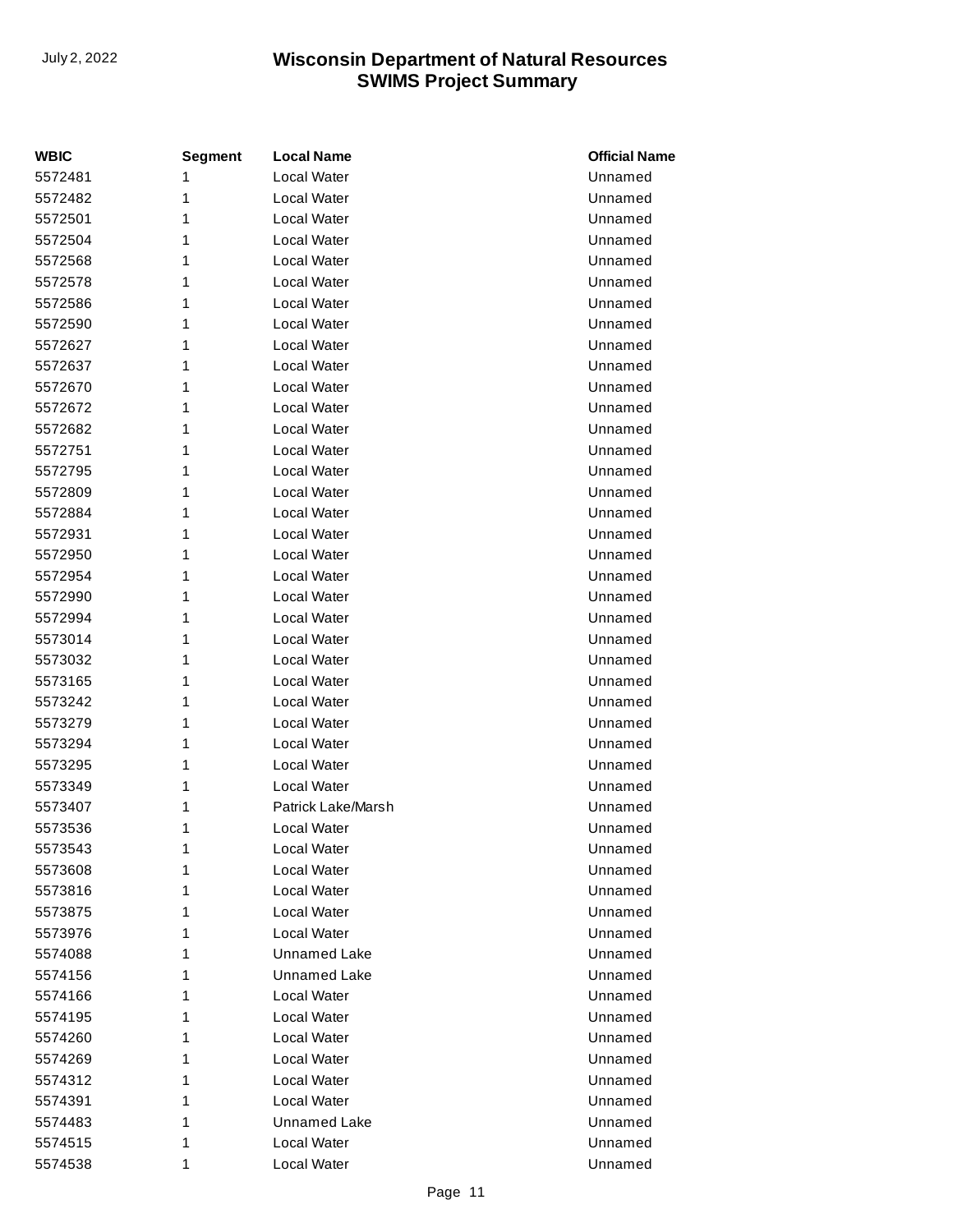| <b>WBIC</b> | <b>Segment</b> | <b>Local Name</b>  | <b>Official Name</b> |
|-------------|----------------|--------------------|----------------------|
| 5574575     | 1              | <b>Local Water</b> | Unnamed              |
| 5574584     | 1              | <b>Local Water</b> | Unnamed              |
| 5574694     | 1              | Local Water        | Unnamed              |
| 5574695     | 1              | Local Water        | Unnamed              |
| 5574704     | 1              | Local Water        | Unnamed              |
| 5574761     | 1              | <b>Local Water</b> | Unnamed              |
| 5574959     | 1              | Local Water        | Unnamed              |
| 5575000     | 1              | Local Water        | Unnamed              |
| 5575022     | 1              | Local Water        | Unnamed              |
| 5575049     | 1              | <b>Local Water</b> | Unnamed              |
| 5575158     | 1              | Winnequah Lagoon   | Unnamed              |
| 5575172     | 1              | Local Water        | Unnamed              |
| 5575180     | 1              | Local Water        | Unnamed              |
| 5575183     | 1              | Monona Golf Course | Unnamed              |
| 5575273     | 1              | Local Water        | Unnamed              |
| 5575288     | 1              | <b>Local Water</b> | Unnamed              |
| 5575371     | 1              | Local Water        | Unnamed              |
| 5575427     | 1              | <b>Local Water</b> | Unnamed              |
| 5575462     | 1              | <b>Local Water</b> | Unnamed              |
| 5575484     | 1              | Local Water        | Unnamed              |
| 5575502     | 1              | Local Water        | Unnamed              |
| 5575555     | 1              | <b>Local Water</b> | Unnamed              |
| 5575570     | 1              | Local Water        | Unnamed              |
| 5575695     | 1              | Local Water        | Unnamed              |
| 5575699     | 1              | Local Water        | Unnamed              |
| 5575708     | 1              | <b>Local Water</b> | Unnamed              |
| 5575921     | 1              | <b>Local Water</b> | Unnamed              |
| 5575966     | 1              | Local Water        | Unnamed              |
| 5575996     | 1              | <b>Local Water</b> | Unnamed              |
| 5576007     | 1              | <b>Local Water</b> | Unnamed              |
| 5576097     | 1              | Local Water        | Unnamed              |
| 5576122     | 1              | Local Water        | Unnamed              |
| 5576143     | 1              | Local Water        | Unnamed              |
| 5576153     | 1              | Local Water        | Unnamed              |
| 5576301     | 1              | Local Water        | Unnamed              |
| 5576392     | 1              | Local Water        | Unnamed              |
| 5576499     | 1              | Local Water        | Unnamed              |
| 5576503     | 1              | Local Water        | Unnamed              |
| 5576607     | 1              | Local Water        | Unnamed              |
| 5576629     | 1              | Local Water        | Unnamed              |
| 5576670     | 1              | Local Water        | Unnamed              |
| 5576694     | 1              | Local Water        | Unnamed              |
| 5576799     | 1              | Local Water        | Unnamed              |
| 5576815     | 1              | Local Water        | Unnamed              |
| 5576823     | 1              | Local Water        | Unnamed              |
| 5576855     | 1              | Local Water        | Unnamed              |
| 5577017     | 1              | Local Water        | Unnamed              |
| 5577031     | 1              | Local Water        | Unnamed              |